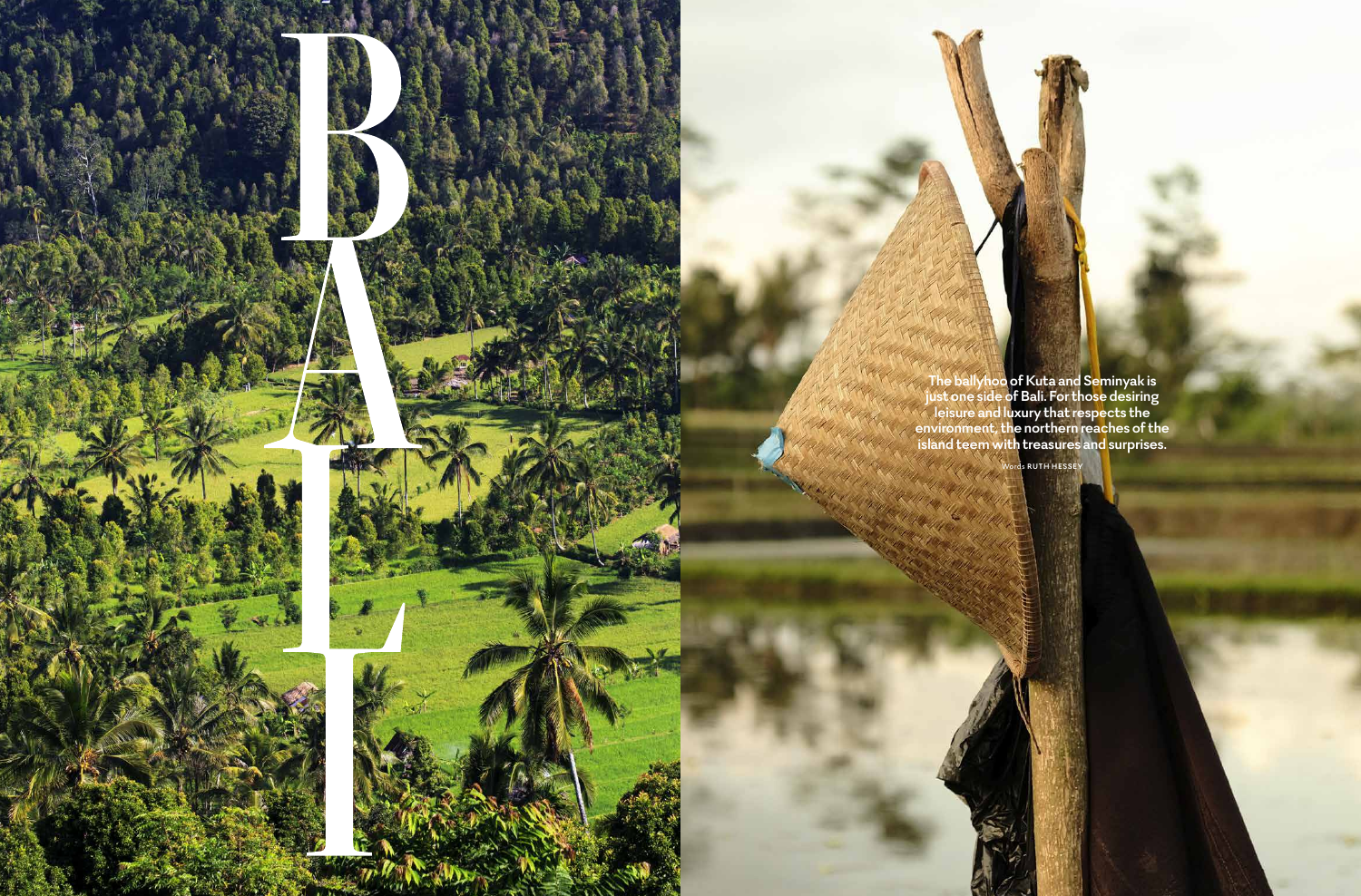you can be whisked from the airport to the mountains in the north and encounter none of that. In fact, you'll find the antithesis.

Exploring mystical Bali doesn't mean you need to sacrifice comfort. Begin with a few nights decompressing in Ubud and, after adjusting to the change in spiritual altitude  $-$  at Maya Ubud if you are loaded, or Honeymoon Guesthouse if you want to feel as if you are — travel a half hour further to Fivelements, an upmarket sanctuary famous for its bamboo architecture, healing therapies and meditation spaces. The bungalows offer sublime serenity among waterfalls and fish ponds, and the riverside spa is famous for the most regenerating massage on the island.  $\rightarrow$ 



**ALI REMAINS AUSTRALIA'S** most-loved<br>holiday destination, and there's no doubt<br>it delivers exceptional experiences to<br>millions of tourists every year. Yet many<br>of us associate it with traffic jams, tattoo<br>parlours and tour holiday destination, and there's no doubt it delivers exceptional experiences to millions of tourists every year. Yet many of us associate it with traffic jams, tattoo parlours and tourists behaving badly. It seems that even in a tropical paradise, things can get unpleasant. But hand over the equivalent of \$40 to a taxi driver and DETAILS

Balinese culture has evolved around the idea that wellness and prosperity have their roots in the way we achieve harmony with each other, the divine and nature. They believe — and seem to prove on a daily basis — that balancing these relationships leads to success in every aspect of life. The Balinese are forever giving thanks; you can't walk anywhere without seeing offerings at shrines and temples. This is Bali's secret ingredient, which proves far more refreshing and invigorating than many of the modern indulgences we assume will make our holiday great and it is very easy to find in the less-travelled north.

Raw foods, glutenfree goods and other wellness must-haves including vitamin-B shots and magnesium infusions bring the healthy and wealthy crowd to **Alchemy** 

Fivelements Puri

## CLOCKWISE FROM LEFT

Abedroom at The Menjangan; flower offerings; Gaia-Oasis Abasan Mountain Retreat; Sanak Retreat funds local jobs and sustainability projects. **OPPOSITE** Maya Ubud has Green Globe-certified eco credentials. PREVIOUS PAGE, FROM LEFT The mountains rise over Munduk's rice fields; an Ubud rice farmer's hat.





## BUY LOCAL

Ahimsa, Banjar Baturning, Mambal; www.fivelements. org/en. Gaia-Oasis Abasan Mountain Retreat Jalan Raya Singaraja-Amlapura, Dusun Tegal Sumaga; www.gaia-oasis.com/ abasan-mountainretreat. Honeymoon Guesthouse Jalan Bisma, Ubud; www. casalunabali.com. Maya Ubud Jalan Gunung Sari Peliatan, Ubud; www. mayaresorts.com/ ubud. Sanak Retreat Banjar Dinas Menagung, Desa Kayuputih, Buleleng; www.sanakhali.com The Menjangan Km. 17 Jalan Raya Gilimanuk Singaraja, Desa Pejarakan, Buleleng; www. themenjangan.com. (75 Jalan Penestanan Kelod, Ubud; www. alchemybali.com). If you can get a booking, you'll find innovative, sustainably produced food at Locavore (10 Jalan Dewi Sita, Ubud; www.locavore.co.id), in a charming modern setting. Take an idyllic walk through rice fields to the open-air Sari Organik (Jalan Subak Sok Wayah, Tjampuhan, Ubud) and dine looking out over the scenery pure bliss. Bar Luna (Jalan Raya, Ubud; www.casalunabali. com/casa-lunarestaurant) is set downstairs in the garden of renowned Casa Luna and mixes old Hollywood glamour with Indonesian tapas.

If you want to take a piece of traditional Balinese culture home, the village of Celuk, south of Ubud, is the epicentre of the island's gold and silver smithing. For handwoven ikat and high-quality silk, visit Berdikari (42 Jalan Dewi Sartika), or buy a local Tibetan gong/hang drum hybrid that's easy to master and meditative to play at Fivelements. And be sure to shop with the locals at the colourful night market Pasar Anyar II (Jalan Gajah Mada in Singaraja) for vegetables, fruit, fish, meat, clothes and flowers.



## EAT & DRINK

## WELLNESS AND PROSPERITY HAVE THEIR ROOTS IN THE WAY WE ACHIEVE HARMONY WITH EACH OTHER, THE DIVINE AND NATURE.